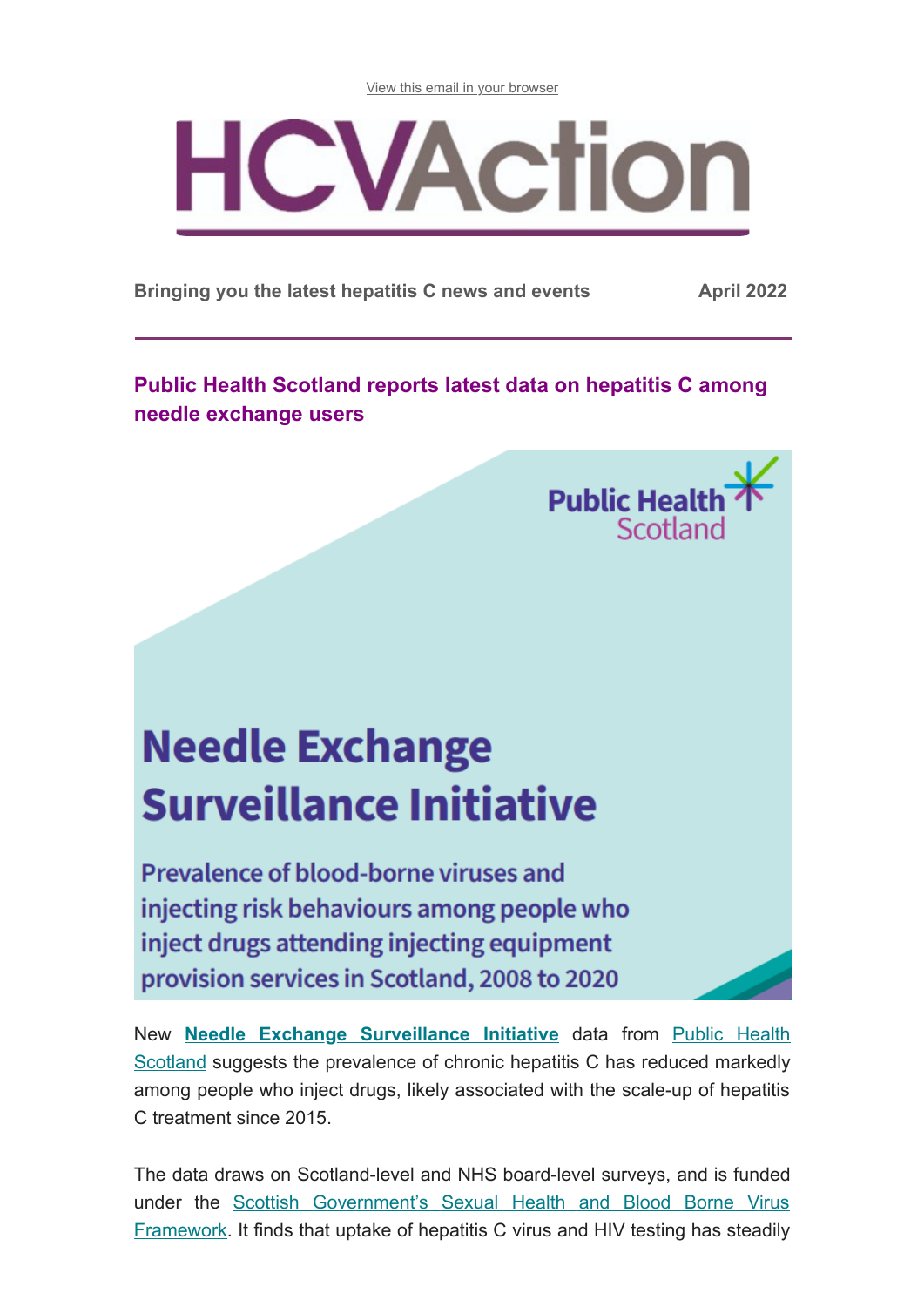increased over time, with some of the highest rates reported in 2019–20 (60% and 52% tested within the previous 12 months respectively). The prevalence of chronic and active HCV infection reduced markedly from 37% in 2015–16 to 19% in 2019–20, at the time of the scale-up of HCV treatment among People Who Inject Drugs (PWID) in community settings. More than half (53%) of participants who would have been eligible for therapy (i.e. with evidence of either current or past chronic infection) reported having been treated for their HCV infection.

However, despite the reduction in chronic HCV prevalence, the incidence of infection remained high, at 12 new HCV cases per 100 person in 2019–20. More than half of participants in 2019–20 who were found to have chronic HCV or HIV (based on their anonymous dried blood spot test) reported that they were unaware of their infection.



### **HCV Action seeks your views for the Spring 2022 member survey**

As health professionals with an interest in hepatitis C care, we would be grateful if you could give your views in **[HCV Action's 2022 spring survey](https://docs.google.com/forms/d/e/1FAIpQLSdjIOi4lC6dCwdLwk9hjaTa7YnHgkg4kHxwEWCi0Ng8xvXukQ/viewform)** to inform our understanding of progress towards elimination in different areas of the UK and plans for future HCV Action activity. The survey will help us to understand what is happening on the ground with regards to hepatitis C testing, treatment and follow-up, and offers an opportunity to raise any other issues you think we should be aware of. If you have any questions, please get in touch with [hcvaction@hepctrust.org.uk](mailto:hcvaction@hepctrust.org.uk).

The survey will ask you about your view on aspects of hepatitis C care in your area. By your area, we mean the hepatitis C ODN area you work in (if in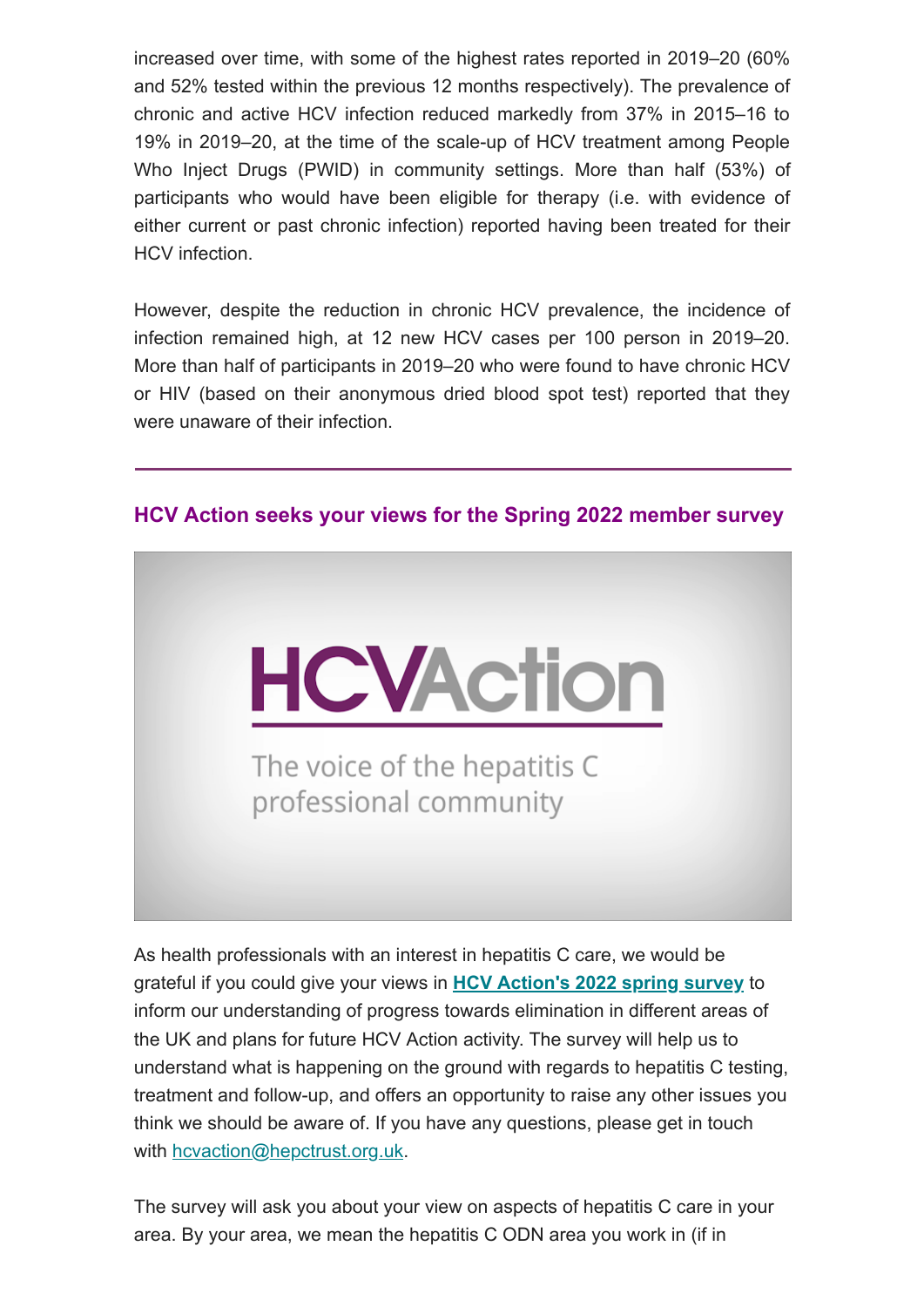England), or Health Board area (if in Scotland or Wales). If you feel you are unable to answer about the situation in the area generally, please answer based on your experience in the service you work in.

The survey will explore hepatitis C care is in your area compared with prepandemic levels, whether you feel hepatitis C will be eliminated in your area by the NHS England target of 2025, and which elimination initiatives are working well in your area.

### **New review looks at how to strengthen testing and linkage to treatment**

# **THE LANCET** Gastroenterology & Hepatology

A new systematic review in [The Lancet Gastroenterology & Hepatology](https://www.thelancet.com/journals/langas/home) has [assessed the evidence around interventions to](https://www.thelancet.com/journals/langas/article/PIIS2468-1253(21)00471-4/fulltext?msclkid=211b073dabab11ec8ee0ca0c82365b53) **enhance testing, linkage to care, and treatment initiation for hepatitis C**.

It suggests that despite the goal set by WHO to eliminate hepatitis C as a public health threat, uptake of HCV testing and treatment remains low worldwide, and reviews existing research on the efficacy of evidence-based interventions to address the barriers to care for people with or at risk of HCV infection. These included HCV antibody testing; HCV RNA testing; linkage to HCV care; and direct-acting antiviral treatment initiation.

Medical chart reminders, provider education, and point-of-care antibody testing were all found to improve outcomes, and interventions that simplified HCV testing (such as dried blood spot testing, point-of-care antibody testing, reflex RNA testing, and opt-out screening) significantly improved testing outcomes. Enhanced patient and provider support through patient education, provider care coordination, and provider education also improved testing outcomes. Finally, integrated care and patient navigation or care coordination significantly improved linkage to care and the uptake of direct-acting antiviral treatment.

## **Last chance to register for HCV Action's webinar on what data tells us about progress towards hepatitis C elimination**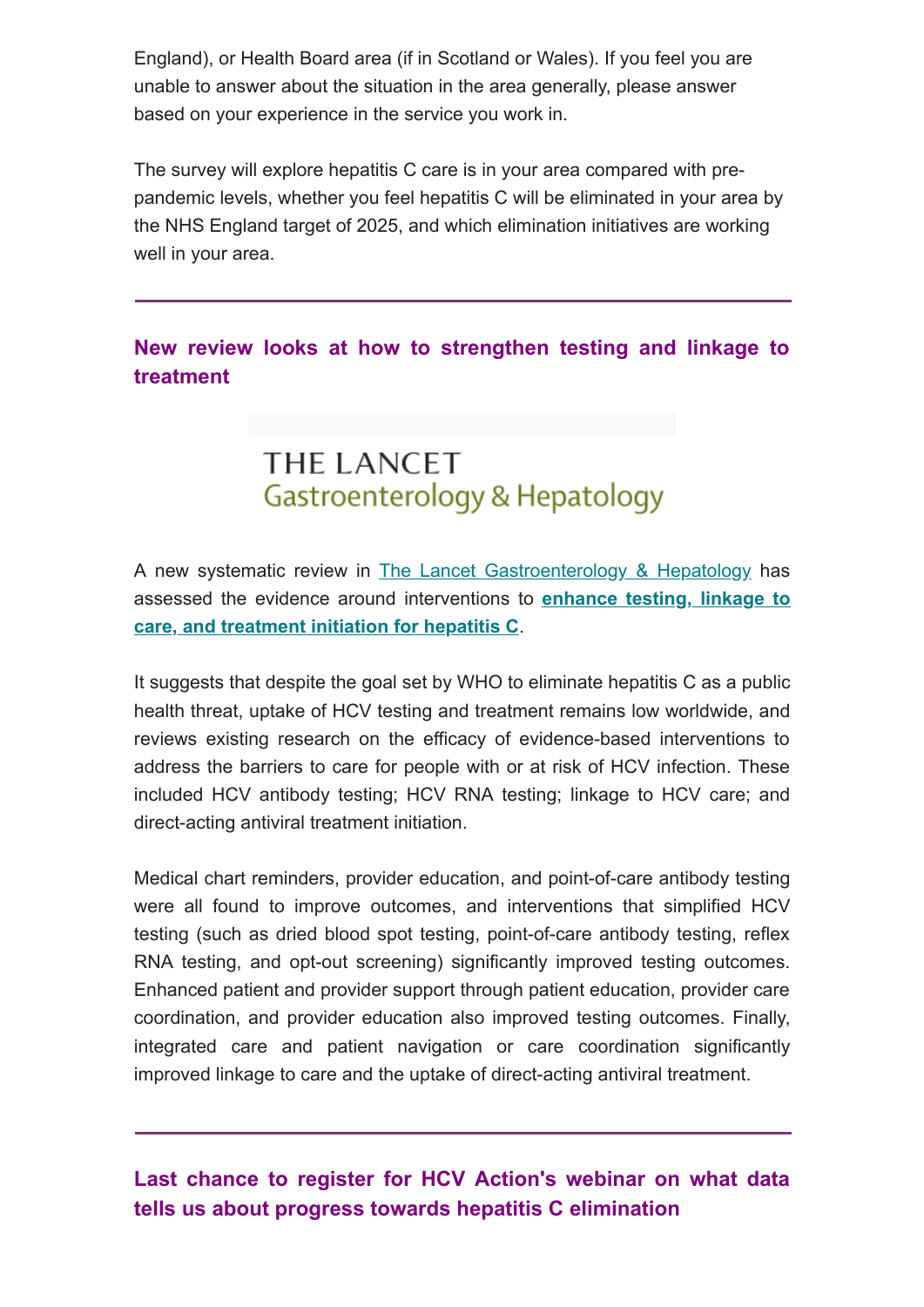

The next HCV Action webinar will feature presentations on the latest data on hepatitis C and what it tells us about progress towards elimination. Speakers will explore what we can observe about trends from the current data, and what types of further data collection we need to fill gaps in our current knowledge and guide efforts towards elimination.

The webinar will take place from 10.30am-12 midday on **Friday May 6th** - if you haven't already, you can **[sign up here](https://us02web.zoom.us/webinar/register/WN_exVRuV7uTuy1wOhiH1XS3g)** to attend.

**Dr Monica Desai** from the [UK Health Security Agency](https://www.gov.uk/government/organisations/uk-health-security-agency) will provide an overview of the latest data from the UKHSA's recent Hepatitis C in England report. **Professor Graham Foster** from [NHS England](https://www.england.nhs.uk/) will give a perspective on what the data says about NHSE's elimination efforts and where further focus is needed in terms of testing and treatment, particularly as recovery from COVID-19 continues. **Stuart Smith** from [The Hepatitis C Trust](http://hepctrust.org.uk/) will talk about data on the Trust's outreach activity, and **Georgia Threadgold** from NHS England and **Sean Cox** from The Hepatitis C Trust will speak about the situation and present data in prisons. Finally, [Hep C U Later](https://www.hepculater.com/) Midlands Elimination Coordinator **Deanne Burch** will talk about what data shows about efforts to tackle hepatitis C in drug services. **Rachel Halford** from The Hepatitis C Trust will chair.

#### **News and reports**

\* Study data on the [global trends in the spread and treatment of HCV](https://www.thelancet.com/journals/langas/article/PIIS2468-1253(21)00472-6/fulltext) published in *The Lancet Gastroenterology & Hepatology* has [suggested that](https://www.gastroenterologyadvisor.com/liver/what-is-the-estimated-global-prevalence-of-hepatitis-c-by-2030/) while the worldwide number of hepatitis C virus (HCV) infections has declined between 2015 and 2020, many countries are still far from achieving HCV global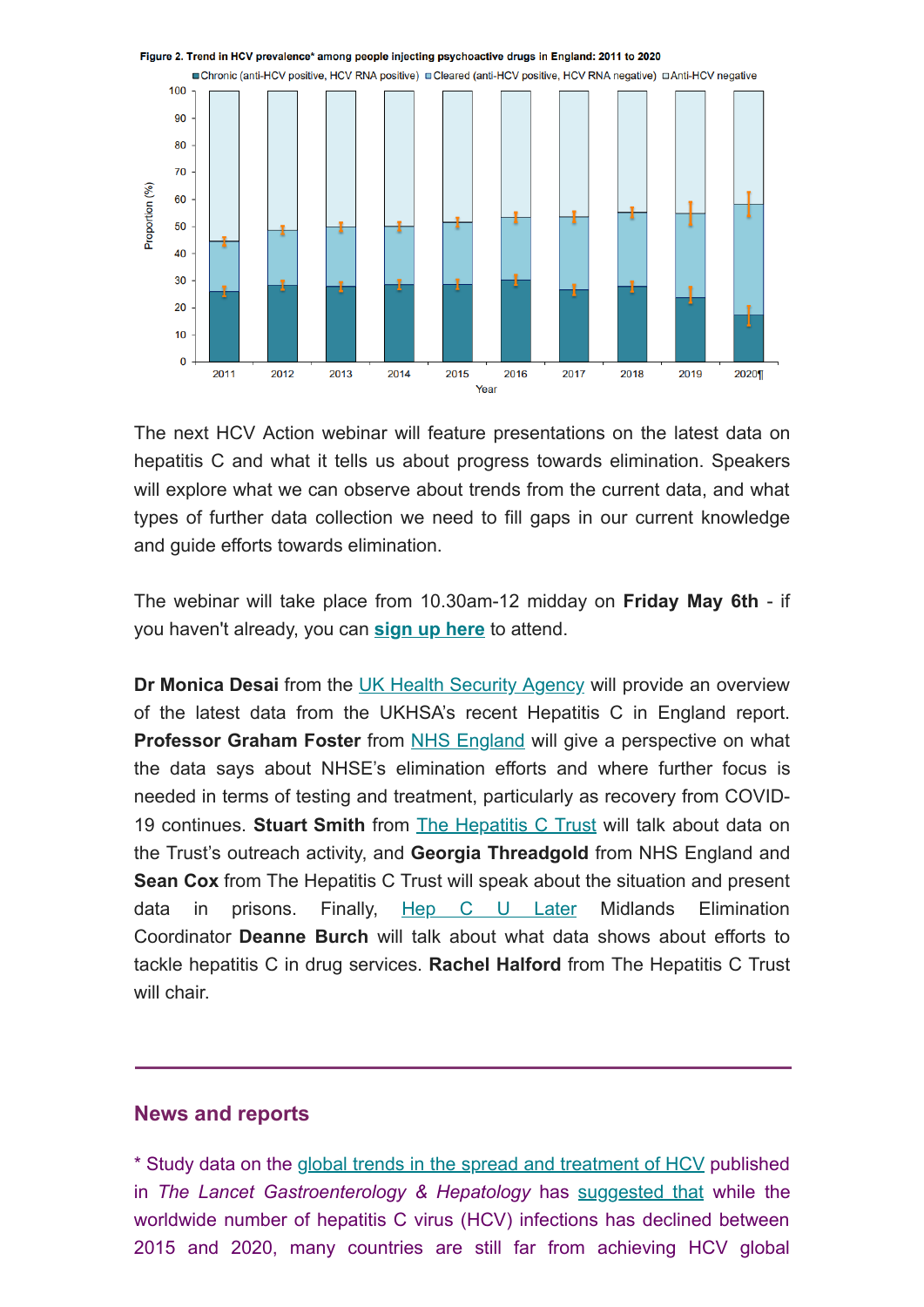elimination goals.

\* Researchers from the University of Bristol have questioned how countries will know [whether the 2030 WHO elimination](https://www.hprubse.nihr.ac.uk/news/how-will-countries-know-if-they-have-eliminated-hepatitis-c/) target has been met and devised different ways of measuring elimination taking into account different country contexts, publishing the results in The Lancet Gastroenterology and Hepatology.

\* [Fast Track Cities](https://fasttrackcities.london/) report that it has been [announced that from April 2022](https://fasttrackcities.london/testinginae/), all London emergency departments will automatically test people aged 16 and over for HIV when doing blood tests unless they opt out. London will also be extending this to include testing for hepatitis B and hepatitis C "later on in 2022".

\* The Hepatitis C Trust and HCV Action's joint report, *Reframing reinfection: [towards sustainable hepatitis C elimination in the UK](https://www.aidsmap.com/news/apr-2022/uk-report-urges-re-think-hepatitis-c-reinfection?utm_source=dlvr.it&utm_medium=twitter)*, has been featured in NAM Aids Map.

\* Last week was Hepatitis C Awareness Week for drug services - providers like [CGL have been participating](https://twitter.com/changegrowlive/status/1519670268213415938).

\* There are **[still spaces available](https://www.eventbrite.co.uk/e/the-ljwg-conference-2022-3-years-to-go-to-elimination-tickets-227539947107)** for the London Joint Working Group on Substance Use and Hepatitis C ([LJWG](http://ljwg.org.uk/)) conference on June 17th and they will announce speakers soon.

### **Share good practice**

If you would like your service to be featured as a good practice case study on the HCV Action website, have any news to share with colleagues, or would be interested in being an [HCV Action Ambassador](http://hcvaction.org.uk/hcv-action-ambassador-network), please send an email to [hcvaction@hepctrust.org.uk](mailto:hcvaction@hepctrust.org.uk).



*HCV Action is co-funded by AbbVie, Gilead, and MSD. The Hepatitis C Trust provides secretariat support to HCV Action.*

Please encourage colleagues to join HCV Action for free hepatitis C related updates and tools by emailing their full contact details to **[hcvaction@hepctrust.org.uk](mailto:hcvaction@hepctrust.org.uk)**.